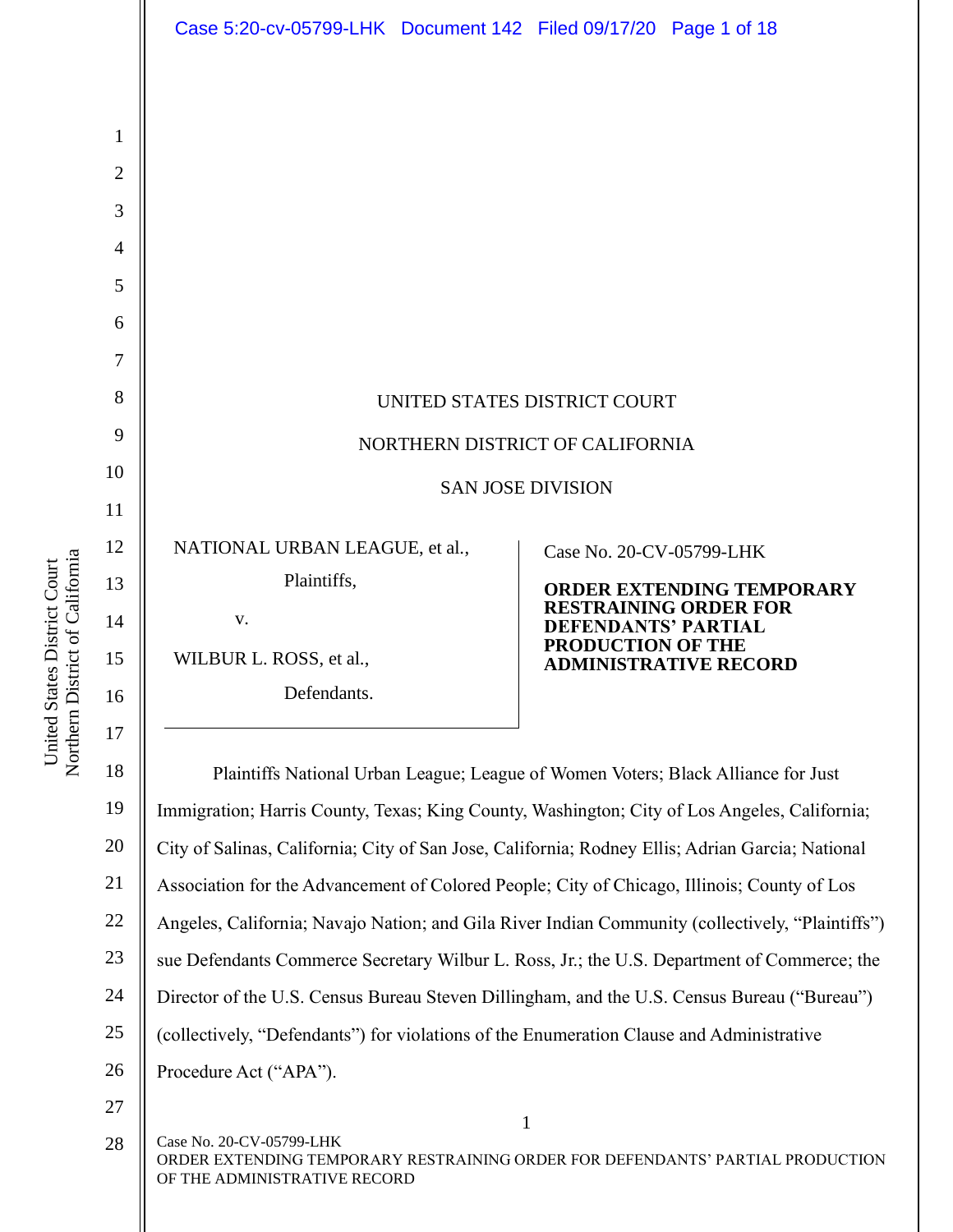1

Plaintiffs seek to preliminarily enjoin Defendants from implementing Defendants' August 3, 2020 Replan. The Replan shortens census data collection and processing timelines from the eight months set forth in the Defendants' April 13, 2020 COVID-19 Plan to four months. The first approaching Replan deadline is the September 30, 2020 deadline for the end of data collection, which consists of both self-responses to Census questionnaires and Non-Response Follow Up ("NRFU") field operations. Under the COVID-19 Plan, data collection would end on October 31, 2020. Plaintiffs claim that the Replan's shortened timelines will unlawfully harm the accuracy of crucial census data.

11 12 On September 5, 2020, the Court granted Plaintiffs' motion for a Temporary Restraining Order ("TRO") in order to preserve the status quo until the September 17, 2020 hearing on Plaintiffs' motion for stay and preliminary injunction ("preliminary injunction motion"). ECF No. 84 at 2.

13 14 15 16 17 18 19 20 21 22 23 24 25 26 27 On September 10, 2020, the Court ordered Defendants to produce the administrative record on September 13 and 16, 2020. ECF No. 96. Defendants have failed to comply with that order. As of today, September 17, 2020, Defendants have failed to produce the administrative record. Because of Defendants' failure to comply with the Court's Order to Produce the Administrative Record and the need for the Court to rule on Plaintiffs' preliminary injunction motion quickly, the parties and the Court agreed that on September 18, 2020 Defendants shall produce the documents that Defendants produced to the United States Department of Commerce Office of the Inspector General ("OIG production") regarding the Defendants' decision to adopt the Replan. ECF No. 132. Defendants have represented that the OIG production includes about 1,800 documents totaling about 15,000 pages. ECF No. 141 at 26:15–16. Defendants have represented that they may assert the deliberative process, attorney-client, attorney work product, and White House privileges as to the OIG production. *Id*. at 35:25–36:18. Accordingly, Defendants' September 18, 2020 OIG production has necessitated a continuance of the preliminary injunction hearing from September 17, 2020 to September 22,

Case No. 20-CV-05799-LHK ORDER EXTENDING TEMPORARY RESTRAINING ORDER FOR DEFENDANTS' PARTIAL PRODUCTION OF THE ADMINISTRATIVE RECORD 28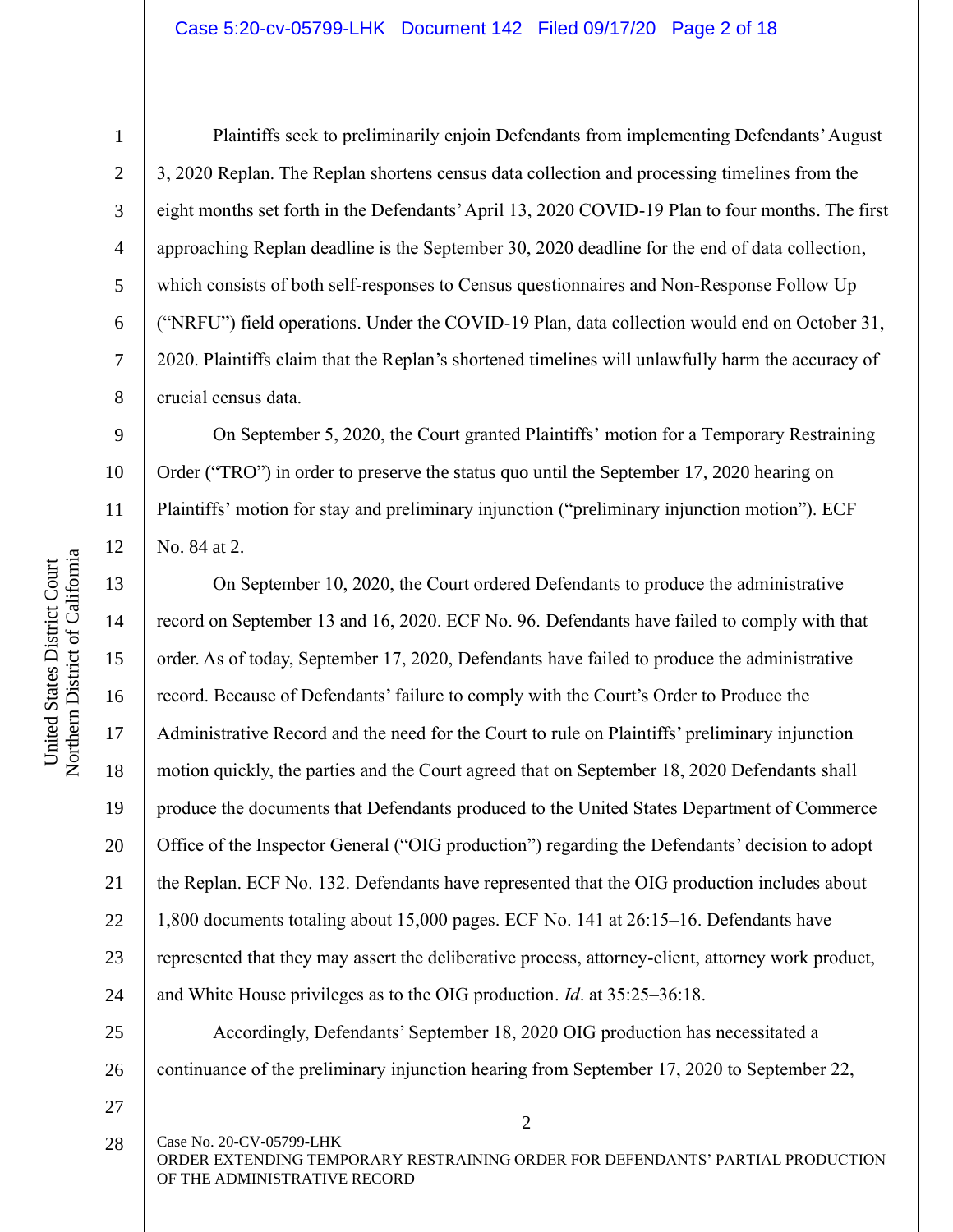### Case 5:20-cv-05799-LHK Document 142 Filed 09/17/20 Page 3 of 18

2020 to allow for the following:

- September 18, 2020: Defendants to produce the OIG production and a privilege log
- September 19, 2020: Plaintiffs to file any objections to Defendants' assertions of privilege
- September 20, 2020: Defendants to file responses to Plaintiffs' privilege objections and the parties to file supplemental briefs on the motion for preliminary injunction addressing the OIG production
- September 21, 2020: United States Magistrate Judges to rule on the parties' privilege disputes
	- September 22, 2020: Hearing on motion for preliminary injunction

ECF No. 140. The Court understands the urgency of issuing a ruling on the motion for preliminary injunction. To that end, the Court has issued rulings within 24 hours and 48 hours throughout this case thus far. The Court will issue its reasoned decision on the motion for preliminary injunction as soon as possible after the September 22, 2020 hearing. However, because of the complexity of the issues and the fact that 1,800 documents may be produced three days before the hearing, the Court finds good cause to extend the TRO until the Court issues its decision on the preliminary injunction motion or through September 24, 2020, whichever is sooner.

18

1

2

3

4

5

6

7

8

9

10

11

12

13

14

15

16

17

### **I. PROCEDURAL HISTORY**

19 20 21 22 23 24 25 26 The procedural history of this case is necessary to understand why there is good cause to extend the TRO. The Court thus recounts the events leading up to the TRO, the issuance of the TRO, and Defendants' subsequent failure to produce the administrative record. In brief, the timeline below is as follows: (1) at first, Defendants denied the existence of an administrative record; (2) Defendants then disclosed that there are documents that were considered by agency decisionmakers at the time of the decision to adopt the Replan and that field operations are already winding down; (3) the Court issued a TRO that expires on September 17, 2020; (4) the Court ordered production of the administrative record; and (5) despite that order, Defendants failed to

27

28

Case No. 20-CV-05799-LHK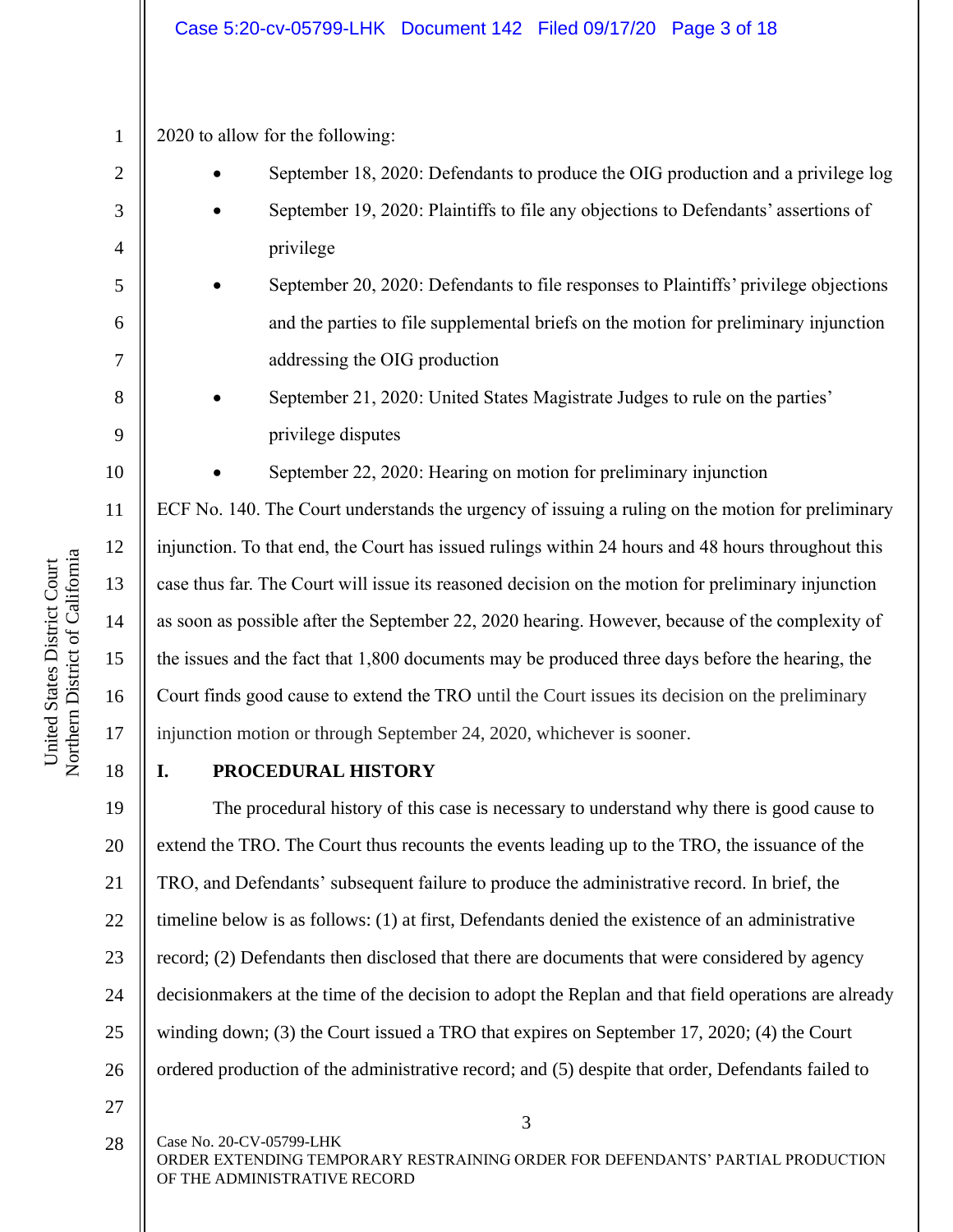produce the administrative record. The Court details each event in turn.

### **A. At First, Defendants Repeatedly Denied the Existence of an Administrative Record.**

On August 18, 2020, Plaintiffs filed suit to challenge the Census Bureau's August 3, 2020 Replan which advanced the 2020 Census deadlines for self-responses to Census questionnaires, Non-Response Follow-Up ("NRFU") field operations, data processing, and deadlines for reporting Census counts to the President and the states.

To allow Plaintiffs to effectively challenge the Replan, including the September 30, 2020 end of data collection, the parties stipulated to a briefing schedule and hearing date of September 17, 2020 on Plaintiffs' motion for stay and preliminary injunction (hereafter, "motion for preliminary injunction"). ECF No. 35. Pursuant to that schedule, Plaintiffs filed a motion for a preliminary injunction on August 25, 2020 based on their claims under the Enumeration Clause and the APA. ECF No. 36.

13 14 15 16 17 18 19 20 21 22 23 24 On August 26, 2020, the Court held a case management conference. At that conference, the Court asked Defendants whether there was an administrative record for the purposes of APA review. Defendants repeatedly denied the existence of an administrative record. *E.g.*, ECF No. 65 at 9:22–24 (Q: "Is there an administrative record in this case?" A: "No, Your Honor. On behalf of the Defendants, no, there's not."), 10:17–18 ("[A]t this point there is no administrative record."). Rather, Defendants suggested that the only document that provided the contemporaneous reasons for the Replan was the Bureau's August 3, 2020 press release. *Id.* at 20:6–7 ("[A]t this point I'm not aware of any other documents, but I would propose that I check with my client . . . ."). Even so, the Court instructed Defendants that "[i]f there's an administrative record, it should be produced. [The Court] will need it to make a decision in this case." *Id.* at 10:13–14. **B. Defendants Disclosed That There Are Documents Considered by Agency Decisionmakers at the Time the Replan Was Adopted and that Field Operations are Already Concluding.** 

To assist the Court in determining by what date a ruling on Plaintiffs' motion for

26 preliminary injunction must be issued, Defendants agreed to file a statement by September 2, 2020

27

25

Case No. 20-CV-05799-LHK ORDER EXTENDING TEMPORARY RESTRAINING ORDER FOR DEFENDANTS' PARTIAL PRODUCTION OF THE ADMINISTRATIVE RECORD 28

1

2

3

4

5

6

7

8

9

10

11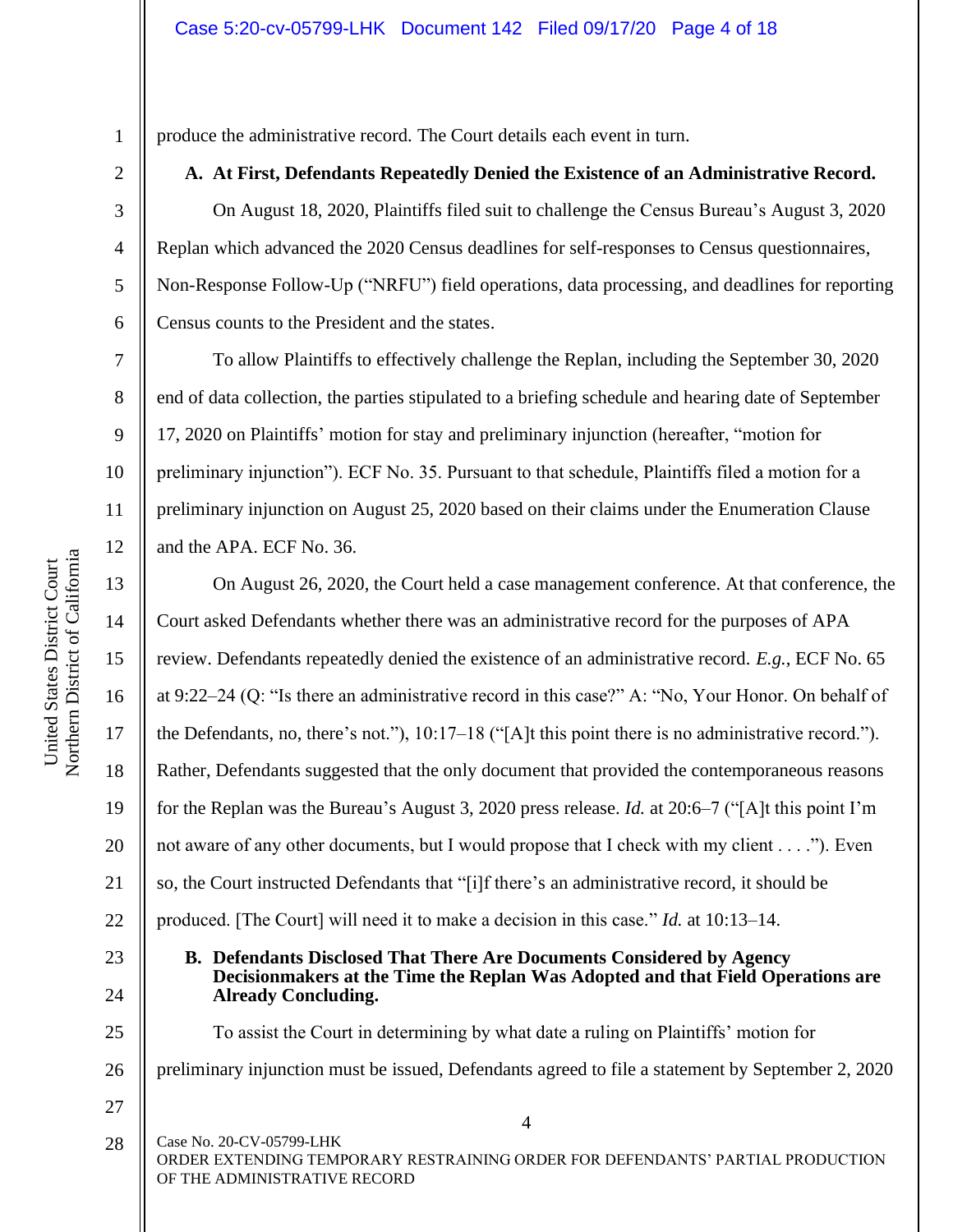| $\mathbf{1}$     | as to when the winding down of field operations would begin relative to the September 30, 2020                                                                                                                                                         |  |
|------------------|--------------------------------------------------------------------------------------------------------------------------------------------------------------------------------------------------------------------------------------------------------|--|
| $\sqrt{2}$       | deadline for ending data collection. Defendants filed the following statement:                                                                                                                                                                         |  |
| 3                | [T]he Census Bureau has already begun taking steps to conclude field operations. Those                                                                                                                                                                 |  |
| $\overline{4}$   | operations are scheduled to be wound-down throughout September by geographic regions<br>based on response rates within those regions. As will be described in Defendants'                                                                              |  |
| 5                | forthcoming filing on Friday, September 4, 2020, any order by the Court to extend field                                                                                                                                                                |  |
| $6\,$            | operations, regardless of whether those operations in a particular geographic location are<br>scheduled to be wound-down by September 30 or by a date before then, could not be                                                                        |  |
| $\boldsymbol{7}$ | implemented at this point without significant costs and burdens to the Census Bureau.                                                                                                                                                                  |  |
| $8\,$            | ECF No. 63. Based on Defendants' statement, Plaintiffs moved on September 3, 2020 for a TRO                                                                                                                                                            |  |
| 9                | to preserve the status quo for 12 days until the September 17, 2020 preliminary injunction hearing.                                                                                                                                                    |  |
| 10               | ECF No. 66. On September 4, 2020, Defendants opposed the motion, ECF No. 74, and the Court                                                                                                                                                             |  |
| 11               | held a hearing on the motion. During the hearing, Defendants relied upon a declaration that would                                                                                                                                                      |  |
| 12               | be filed later that evening in opposition to Plaintiffs' motion for preliminary injunction. ECF No.                                                                                                                                                    |  |
| 13               | 81-1. On September 5, 2020, Plaintiffs filed a reply. ECF No. 83.                                                                                                                                                                                      |  |
| 14               | At the September 4, 2020 hearing on the motion for a TRO, Defendants reiterated their                                                                                                                                                                  |  |
| 15               | position that no administrative record existed, ECF No. 82 at 33:13-15, but disclosed that there                                                                                                                                                       |  |
| 16               | were documents considered by agency decisionmakers at the time the Replan was adopted.                                                                                                                                                                 |  |
| 17               | Defendants stated:                                                                                                                                                                                                                                     |  |
| 18               | The Census Bureau generates documents as part of its analysis and as part of its decisions                                                                                                                                                             |  |
| 19<br>20         | and as part of its deliberations. And there are documents that the Replan was not cooked up<br>in a vacuum, it was part of the agency's ongoing deliberations. And so certainly there are<br>going to be documents that reflect those documents [sic]. |  |
| 21               | <i>Id.</i> at 33:2–7. That said, Defendants said no administrative record technically existed because "the                                                                                                                                             |  |
| 22               | documents that fed into the operational plans and the operational decisions are internal documents                                                                                                                                                     |  |
| 23               | that are subject to the deliberative process privilege." <i>Id.</i> at $32:14-16$ .                                                                                                                                                                    |  |
| 24               | Only a few minutes later, however, Defendants retracted their assertion of deliberative                                                                                                                                                                |  |
| 25               | process privilege. Id. at 36:15-:17 ("[T]o be clear, we are not asserting the deliberative process                                                                                                                                                     |  |
| 26               | privilege because there is no record and there's nothing to consider."). Defendants conceded that                                                                                                                                                      |  |
| 27               | "[i]f there is final agency action that is reviewable and the APA applies, we would have an<br>5                                                                                                                                                       |  |
| 28               | Case No. 20-CV-05799-LHK<br>ORDER EXTENDING TEMPORARY RESTRAINING ORDER FOR DEFENDANTS' PARTIAL PRODUCTION<br>OF THE ADMINISTRATIVE RECORD                                                                                                             |  |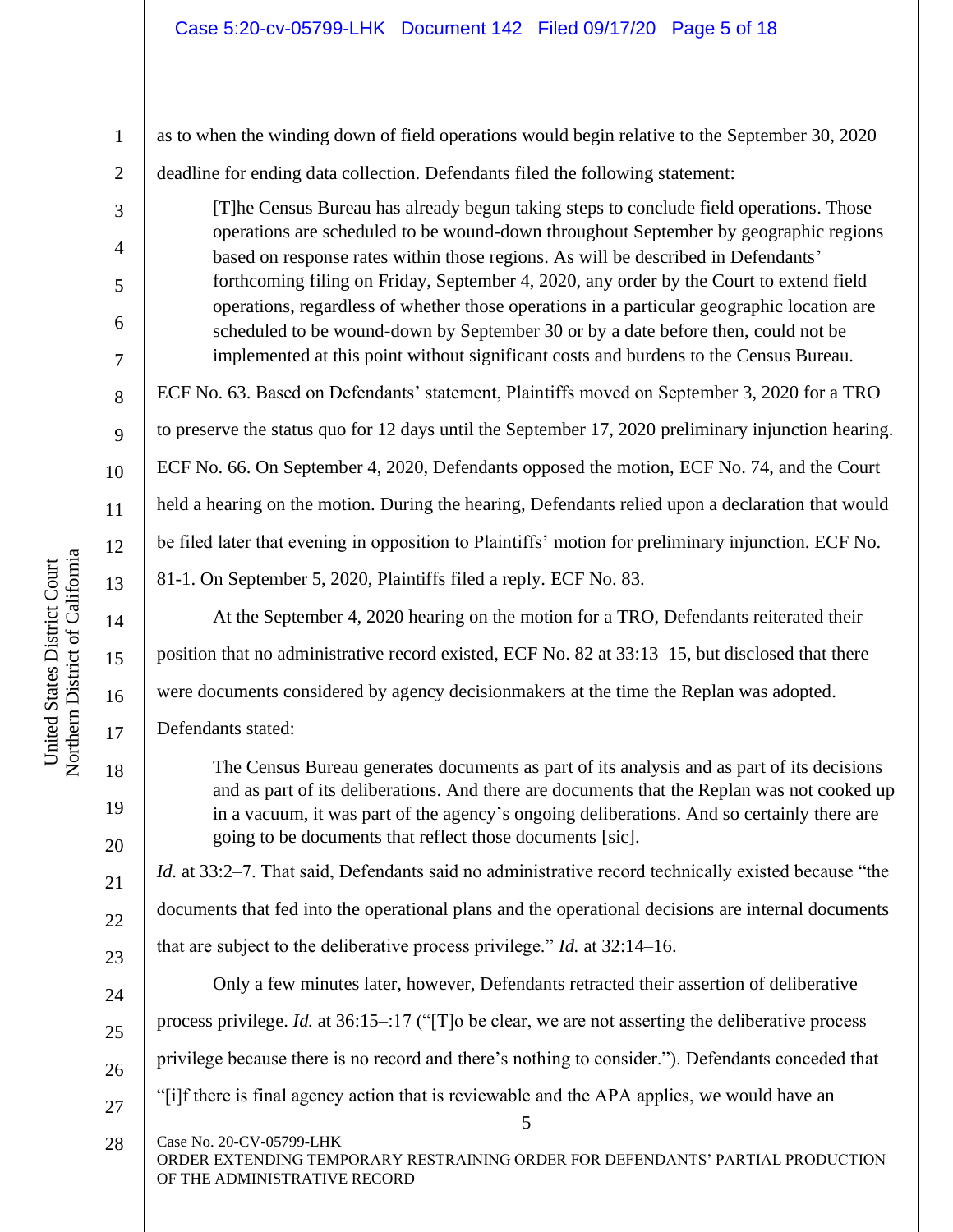obligation to produce the administrative record." *Id.* at 35:24–36:1. However, Defendants urged the Court to rely solely on the declaration that Defendants would file that evening with Defendants' opposition to the motion for preliminary injunction. *E.g.*, *id.* at 16:21–23 ("We will not be filing documents in addition to the declaration."). Indeed, when Defendants filed their opposition that night, Defendants' only evidence was the declaration of Albert E. Fontenot, Jr., Associate Director for Decennial Census Programs at the U.S. Census Bureau. ECF No. 81.

### **C. The Court Issued a TRO That Expires on the September 17 Hearing Date.**

On September 5, 2020, the Court issued a TRO after full briefing and a hearing on the motion. ECF No. 84. The Court made the requisite TRO findings. Specifically, the Court found that the balance of the hardships tipped sharply in Plaintiffs' favor; that Plaintiffs presented serious questions going to the merits at least as to Plaintiffs' claims under the APA; that Plaintiffs would likely suffer irreparable harm without a TRO; and that a TRO would further the public interest. ECF No. 84.

The Court also expressly recognized that TROs "serv[e] the[] underlying purpose of preserving the status quo and preventing irreparable harm just so long as is necessary to hold a hearing, and no longer." *Id.* at 2 (quoting *Granny Goose Foods, Inc. v. Bhd. of Teamsters & Auto Truck Drivers Local No. 70 of Alameda Cty.*, 415 U.S. 423, 439 (1974)). Thus, the Court ordered that the TRO expire after the "September 17, 2020 hearing on Plaintiffs' PI motion." *Id.* at 7. The Court incorporates its TRO, ECF No. 84, herein by reference.

## **D. The Court Ordered Production of the Administrative Record.**

21 22 23 24 25 On September 8, 2020, three days after issuing the TRO, the Court held a case management conference and inquired into Defendants' earlier statements about documents considered by the agency decisionmakers when the Replan was adopted. Defendants again stated that "there is no administrative record in this case because there is no APA action." ECF No. 98 at 62:15–16.

Even so, Defendants confirmed their statements from the TRO hearing that the Replan is

6

Case No. 20-CV-05799-LHK ORDER EXTENDING TEMPORARY RESTRAINING ORDER FOR DEFENDANTS' PARTIAL PRODUCTION OF THE ADMINISTRATIVE RECORD 28

1

2

3

4

5

6

7

8

9

10

11

12

13

14

15

16

17

18

19

20

26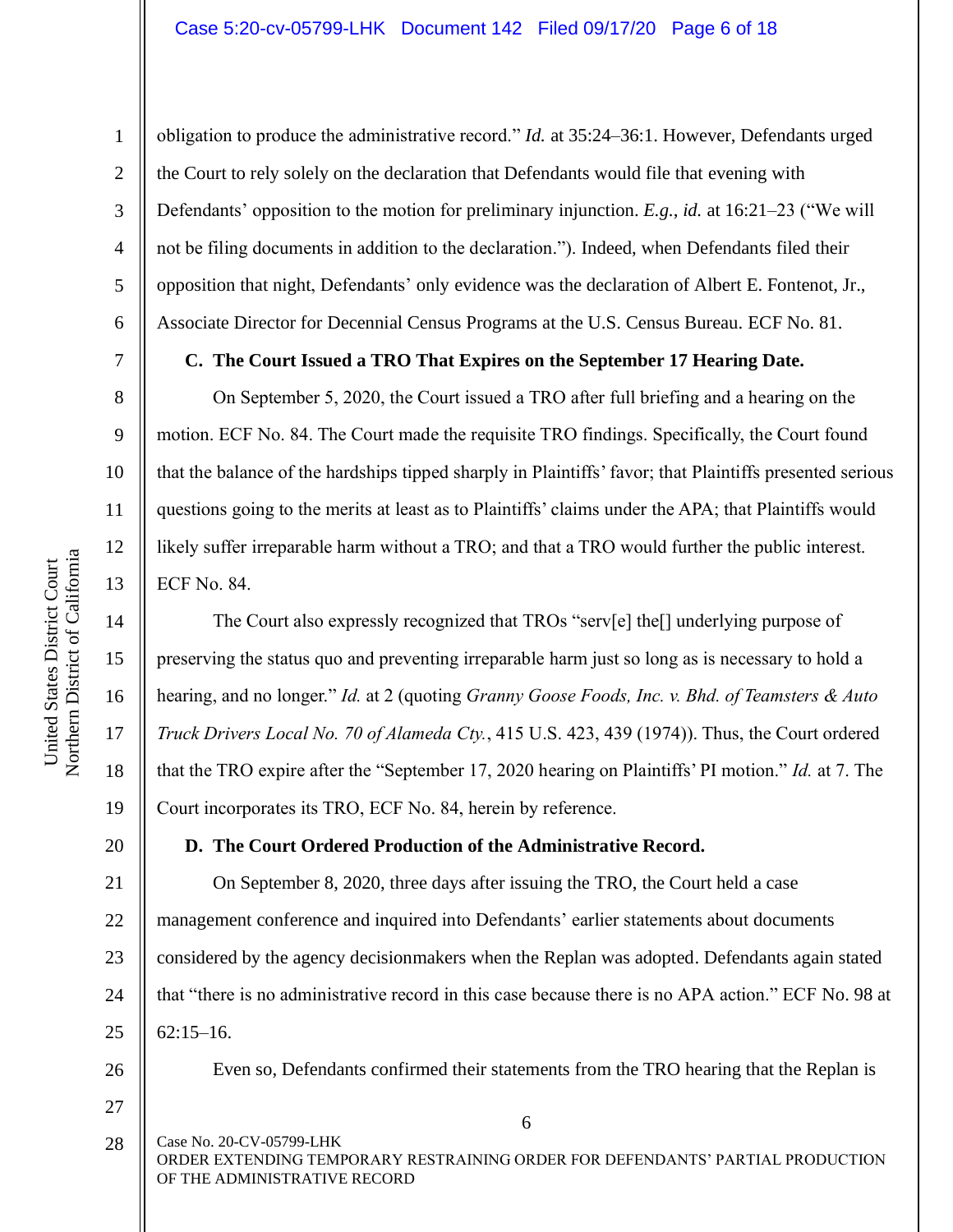"indeed codified." *Id.* at 21:7. The Replan simply was "not necessarily codified in one particular document." *Id.* at 21:9–10. Accordingly, Plaintiffs asked the Court to order Defendants to produce the administrative record. *E.g.*, *id.* at 43:16–17. The parties briefed the issue on September 8 and 9, 2020. *See* ECF Nos. 88–89, 92.

On September 10, 2020 at 2:46 a.m., the Court issued its Order to Produce the Administrative Record. ECF No. 96. In response to Defendants' claim that the Court needed to address threshold arguments before ordering production, the Court addressed those arguments to avoid any doubt about its authority to compel production. Specifically, the Court addressed whether the Replan presented a political question, whether Plaintiffs have standing to challenge the Replan, whether the Replan constitutes final agency action, and whether the Replan is not committed to agency discretion by law. *Id.* at 9. The Court ruled in Plaintiffs' favor on each threshold issue. Thus, the Court concluded that the instant case was reviewable. The Court noted, though, that its conclusions in this APA case were necessarily "provisional" and "subject to change after production of Defendants' administrative record." *Id.* at 8; *see id.* at 9–17.

The Court then explained why the Court could not rely solely on Associate Director Fontenot's declaration, as Defendants so insisted. *Id.* at 19–21. In short, for APA claims, "the focal point for judicial review should be the administrative record." *Id.* at 20 (quoting *Camp v. Pitts*, 411 U.S. 138, 142 (1973)). Litigation affidavits such as Associate Director Fontenot's are thus impermissible "post hoc rationalizations" that are "manifestly inappropriate" bases for the Court's review. *Id.* (first quoting *Overton Park, Inc. v. Volpe*, 401 U.S. 402, 419 (1972); then quoting *Cmty. for Creative Non-Violence v. Lujan*, 908 F.2d 992, 998 (D.C. Cir. 1990) (R.

Ginsburg, Thomas, Sentelle, JJ.)).

For all those reasons, the Court concluded that Defendants must produce the administrative record. However, because of the competing need to resolve the motion for preliminary injunction as quickly as possible, the Court split the production into three stages. The first two stages (the "September 13 Production" and the "September 16 Production") would be completed before the

- 27
- Case No. 20-CV-05799-LHK 28

ORDER EXTENDING TEMPORARY RESTRAINING ORDER FOR DEFENDANTS' PARTIAL PRODUCTION OF THE ADMINISTRATIVE RECORD

1

2

3

4

5

6

7

8

9

10

11

12

13

14

15

16

17

18

19

20

21

22

23

24

25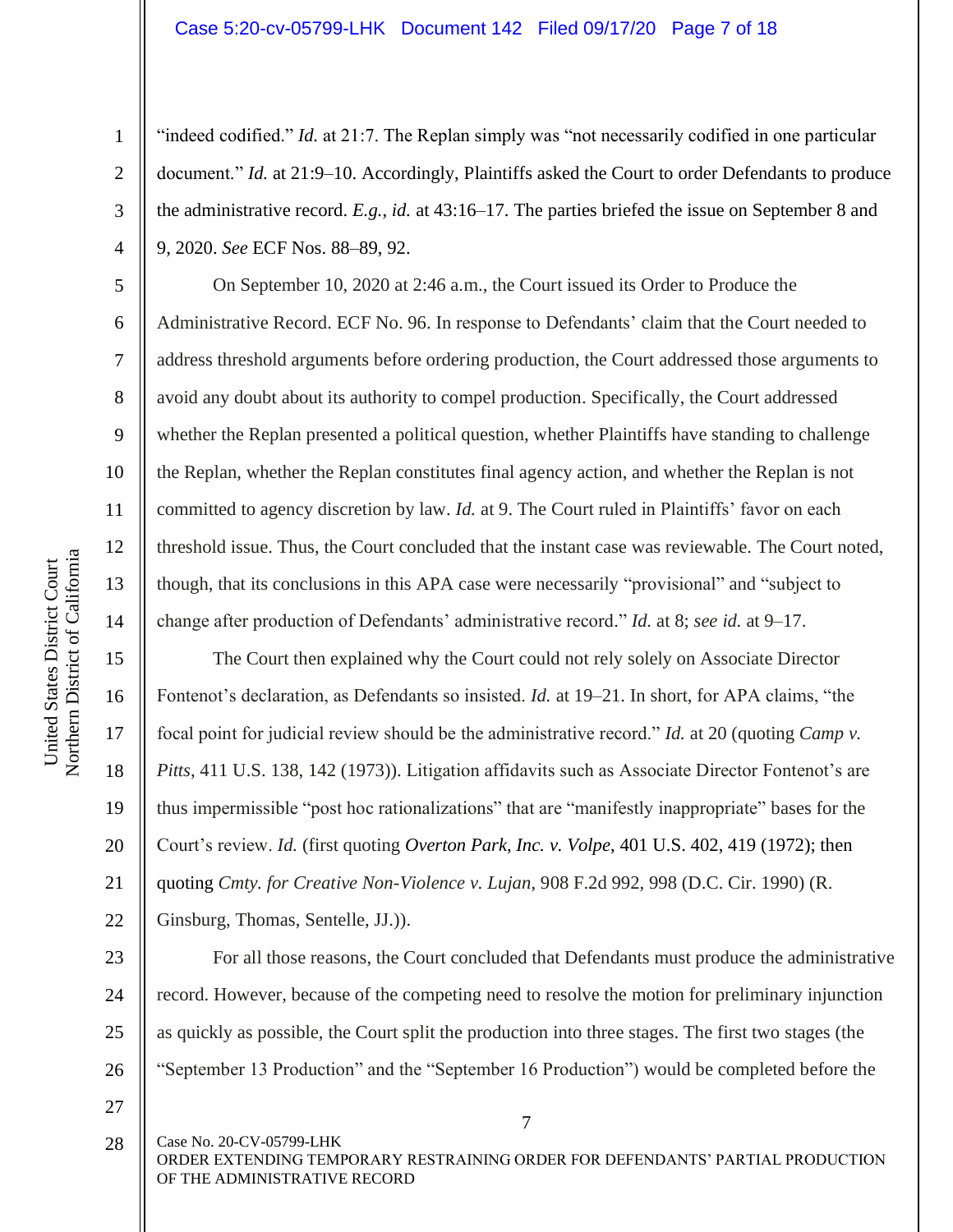### Case 5:20-cv-05799-LHK Document 142 Filed 09/17/20 Page 8 of 18

September 17, 2020 preliminary injunction hearing and would be limited to documents with certain subject matters, date range, and custodians. Specifically, the Court's order for the first two stages of production was:

By September 13, 2020, Defendants Bureau Director Steven Dillingham and Secretary of Commerce Wilbur Ross and all of their direct reports/subordinates shall file the following, and a privilege log for any privileged documents: All documents comprising the Replan and its various components for conducting the 2020 Census in a shortened time period, including guidance, directives, and communications regarding same. The date range of the documents is April 13, 2020 to August 3, 2020. These custodians can limit their review to documents and materials directly or indirectly considered during these four months.

By September 16, 2020, Associate Director Fontenot, his subordinates, and the individuals engaged with Fontenot to consider and prepare the Replan shall file the following, and a privilege log for any privileged documents: All documents and materials directly or indirectly considered when making the decision to replace the COVID-19 Plan with the Replan. The date range of the documents is April 13, 2020 to August 3, 2020. These custodians can limit their review to documents and materials directly or indirectly considered during these four months.

*Id.* at 21. As for the final stage of production, the Court specified it would consult with the parties on a schedule after the preliminary injunction ruling. *Id.* at 22. Moreover, given these production deadlines, the Court continued the deadline for Plaintiffs' reply in support of their preliminary injunction motion from September 10 to September 15, 2020. The Court incorporates the Order to Produce the Administrative Record, ECF No. 96, herein by reference.

19

1

2

3

4

5

6

7

8

9

10

11

12

13

14

15

16

17

18

20

21

22

23

24

25

# **E. Despite the Court's Order, Defendants Failed to Produce the Administrative Record.**

26 On September 13, 2020 at 11:45 a.m. Pacific Time, twelve hours before the production deadline, Defendants filed a notice stating that they had identified more than 8,800 documents as responsive for the September 13 Production, but that Defendants had reviewed only 2,484 of those documents. ECF No. 104 at 2. Defendants stated that "[r]eview of the remaining documents remains ongoing" and that "[b]ecause review of the remaining documents remains ongoing, and due to the volume of documents involved, Defendants will be unable to produce or log any additional documents today." *Id*. Moreover, Defendants did not identify when they would

27

28

Case No. 20-CV-05799-LHK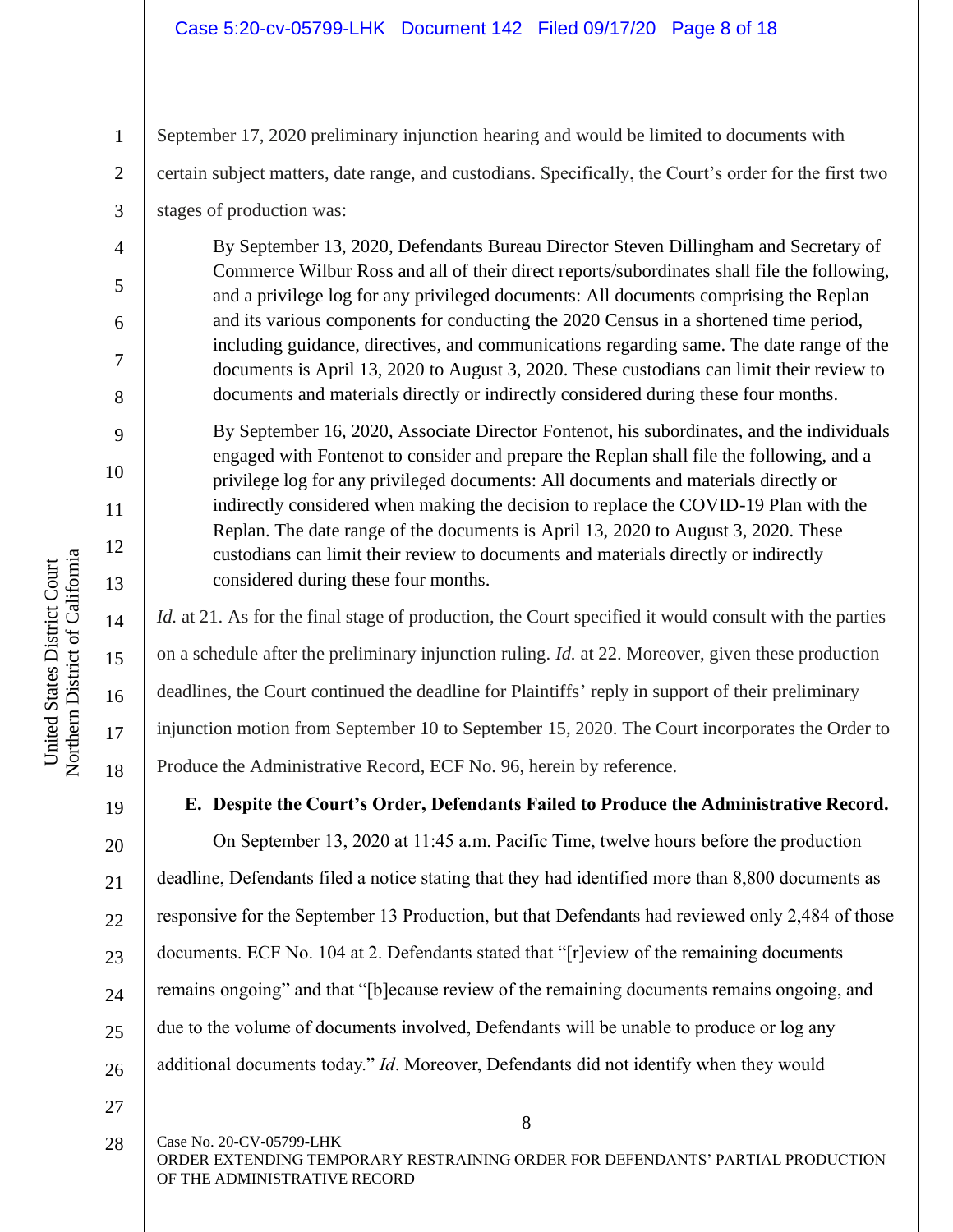1

complete the September 13 Production.

| $\overline{2}$ | At the September 14, 2020 case management conference, Defendants stated that their next                                         |  |  |
|----------------|---------------------------------------------------------------------------------------------------------------------------------|--|--|
| 3              | production would be on September 16, 2020, but that they "d[id] not anticipate" completing the                                  |  |  |
| $\overline{4}$ | September 13, 2020 Production on September 16, 2020. ECF No. 126 at 22:6. Moreover,                                             |  |  |
| 5              | Defendants stated that they were still collecting documents for the September 16 Production and                                 |  |  |
| 6              | did not know how many documents would be responsive. See, e.g., id. at 20:6-10. Overall,                                        |  |  |
| $\tau$         | Defendants stated that they would be unable to comply with the Court's Order to Produce the                                     |  |  |
| 8              | Administrative Record because compliance would be "a physical impossibility." Id. at 41:16-17.                                  |  |  |
| 9              | In response to Defendants' failure to comply with the Court's order on September 13,                                            |  |  |
| 10             | 2020, Plaintiffs filed the Department of Commerce Inspector General's August 13, 2020                                           |  |  |
| 11             | Information Memorandum for Secretary of Commerce Wilbur Ross, which included the following                                      |  |  |
| 12             | Request for Information:                                                                                                        |  |  |
| 13             | To assist the OIG ["Office of Inspector General"] in its oversight responsibilities, please                                     |  |  |
| 14             | provide all documents or communications, including but not limited to email, instant<br>messages, and text messages:            |  |  |
| 15             | 1. Discussing or referring in any manner to the decision to accelerate the 2020                                                 |  |  |
| 16             | Census schedule as described in the August 3, 2020 press release.                                                               |  |  |
| 17<br>18       | 2. Detailing the persons involved, and their respective involvement, in the<br>decision to accelerate the 2020 Census schedule. |  |  |
| 19             | 3. Detailing the reasons for the decision to accelerate the 2020 Census<br>schedule.                                            |  |  |
| 20             | Please provide all requested documents and communications by close of business                                                  |  |  |
| 21             | Monday, August 17, 2020. You may also produce any additional documentation or                                                   |  |  |
| 22             | information you deem relevant to this request for information.                                                                  |  |  |
| 23             | ECF No. 111-2 at 5. Plaintiffs also noted that Associate Director Fontenot had averred that the                                 |  |  |
| 24             | Census Bureau had produced many documents to the OIG. ECF No. 111 at 5 (citing Fontenot                                         |  |  |
| 25             | Decl., ECF No. 81-1 at 36 ¶ 103). Associate Director Fontenot did not disclose the OIG's Request                                |  |  |
| 26             | for Information about the Replan, but rather spoke in more general terms: "We produce a massive                                 |  |  |
| 27             | amount of documents and other information to the Office of the Inspector General and the General                                |  |  |
| 28             | 9<br>Case No. 20-CV-05799-LHK                                                                                                   |  |  |
|                | ORDER EXTENDING TEMPORARY RESTRAINING ORDER FOR DEFENDANTS' PARTIAL PRODUCTION<br>OF THE ADMINISTRATIVE RECORD                  |  |  |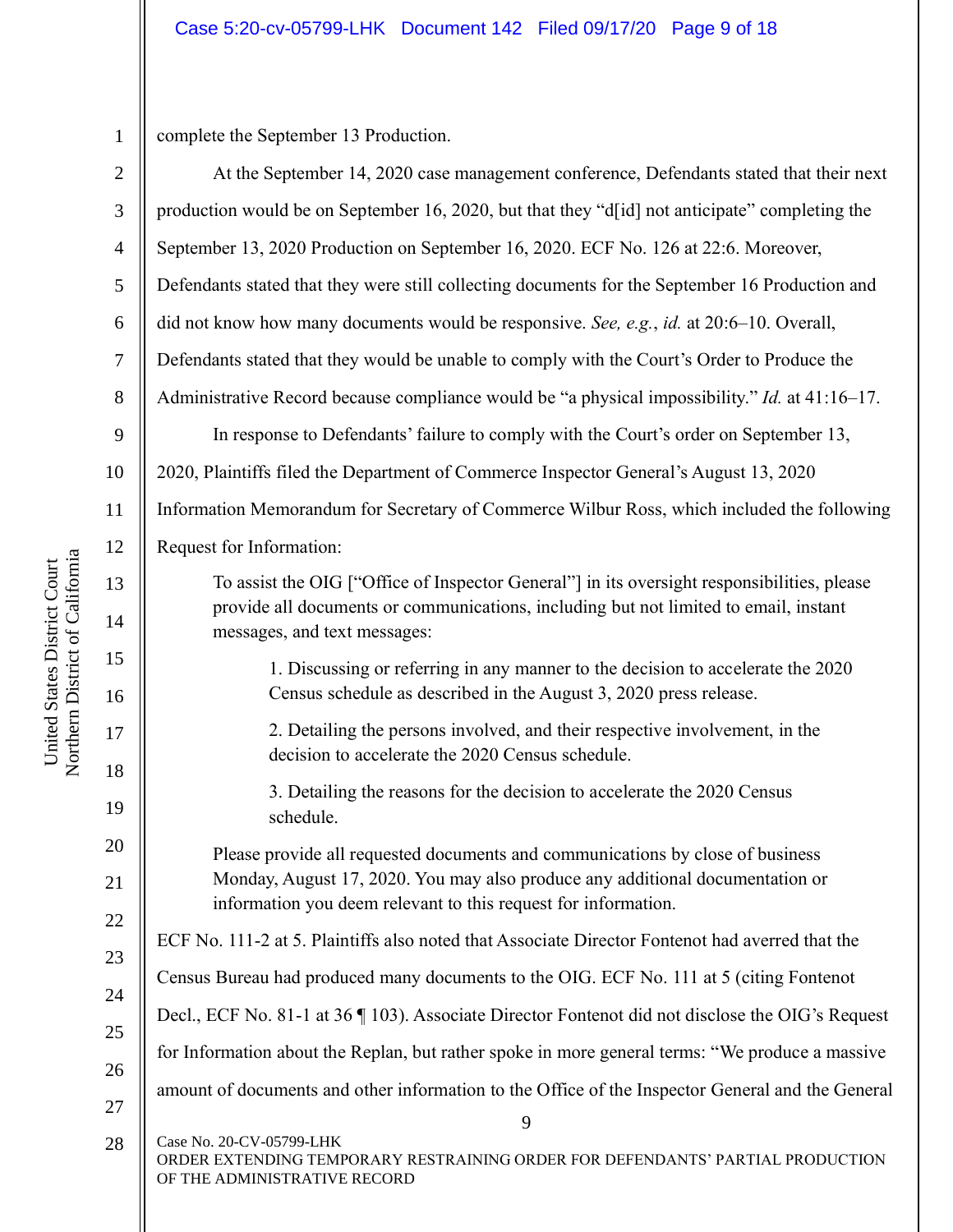Accounting Office every week, and these organizations interview Census Bureau staff on almost a daily basis." ECF No. 81-1 at 36 ¶ 103. In other words, Defendants had neither disclosed to the Court the OIG's Request for Information nor produced the OIG documents in response to the Court's Order to Produce the Administrative Record. *See* ECF No. 111-2 at 5.

Given that Defendants had already produced documents to the OIG—and that Defendants would fail to produce even a partial administrative record before the September 17, 2020 preliminary injunction hearing—the Court asked Defendants two questions: (1) if Defendants had "complied in whole or in part" with the OIG's Request for Information; and (2) if Defendants would agree to producing *in camera* "the documents Defendants [had] produced to the Inspector General that would constitute the administrative record or would be included in the administrative record." ECF No. 119 at 3. The Court further proposed that it "would treat all such documents as privileged and conduct an *in camera* review. If the Court determines that a document is not privileged, Defendants shall have an opportunity to object to the Court's determination. The Court would not consider in its determination of Plaintiffs' motion for stay and preliminary injunction any privileged documents." *Id.*

16 20 Defendants' September 14, 2020 response represented that Defendants had "complied with the OIG request at issue." ECF No. 122 at 2. As to producing the OIG production in the instant case, Defendants' September 14, 2020 response, ECF No. 122 at 2, agreed that Defendants "would be willing to provide to the Court all of the documents that the Census Bureau and the Department of Commerce provided to the Department of Commerce Office of Inspector General . . . on the understanding that:"

- 1. The Court would treat all such documents as privileged and conduct an *in camera* review. If the Court determines that a document is not privileged, Defendants shall have a reasonable opportunity to object to the Court's determination;
	- 2. The Court would not base its resolution of the preliminary injunction on privileged documents; and
- 3. The documents that the Court finds to be non-privileged, along with the nonprivileged documents that Defendants have already produced, shall be deemed by the Court to

10

Case No. 20-CV-05799-LHK ORDER EXTENDING TEMPORARY RESTRAINING ORDER FOR DEFENDANTS' PARTIAL PRODUCTION OF THE ADMINISTRATIVE RECORD 28

1

2

3

4

5

6

7

8

9

10

11

12

13

14

15

17

18

19

21

22

23

24

 $25$ 

26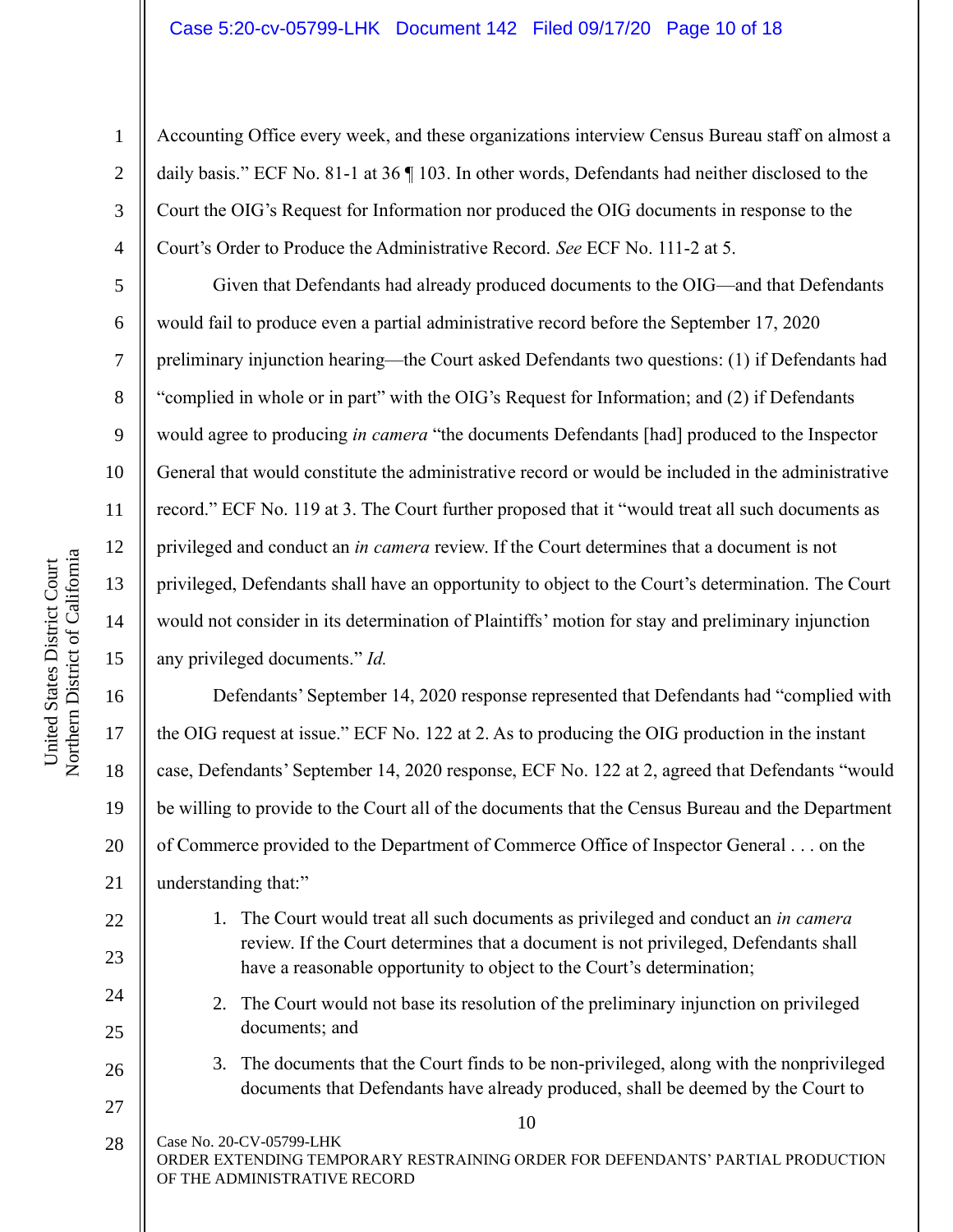#### Case 5:20-cv-05799-LHK Document 142 Filed 09/17/20 Page 11 of 18

constitute the entire record in this matter. Defendants will not be required to conduct further document searches, reviews, or productions, or respond to any discovery, to develop a record in this case.

*Id.* 

1

2

3

4

5

6

7

8

9

10

11

12

13

14

15

16

17

18

19

20

21

22

23

24

25

26

On September 15, 2020, Plaintiffs replied with three major points. First, Plaintiffs stated that "Defendants must ultimately produce the complete AR [administrative record]." ECF No. 129 at 2. Second, to assess to what extent the OIG production comprises a complete record, Plaintiffs asked the Court to order Defendants "to file a declaration from a knowledgeable source attesting to the following:"

(1) whether the production included materials from the Secretary and his subordinates, in addition to the Census Bureau; (2) what time frame was searched for these documents; (3) what custodians were searched; (4) whether the Department complied fully with the scope of the production request; (5) the exact date on which the documents were produced to OIG; (6) whether any portion of the production to OIG is still outstanding; and (7) how many documents were produced.

*Id.* Third, Plaintiffs asked that within two days after the production and review of the OIG production, the parties would have the opportunity to file simultaneous briefs addressing the OIG production.

The Court inquired further into producing the OIG documents at the September 15, 2020 hearing on allegations of Defendants' potential non-compliance with the TRO. At that hearing, Defendants at first reiterated that they were "very confident" that they had complied with the OIG request and that they had completed their production to the OIG. ECF No. 141 at 32:9. However, Defendants later clarified that Defendants had not completed their production to the OIG and that Defendants' production was "substantially complete." *Id.* at 35:10. "One document" remained "outstanding that is still undergoing review." *Id*. at 34:11–14. Moreover, Defendants did not know the OIG production's custodians (such as whether the Secretary Ross's office was included), timeframe searched, or dates of production. *See, e.g.*, *id*. at 29:14 –15 (Defendants: "I, off the top of my head, do not know all the custodians whose files were pulled for the OIG production."); *id.* at 30:6–7 (The Court: "What timeframe was searched for these documents?" Defendants: "So I

27 28

Case No. 20-CV-05799-LHK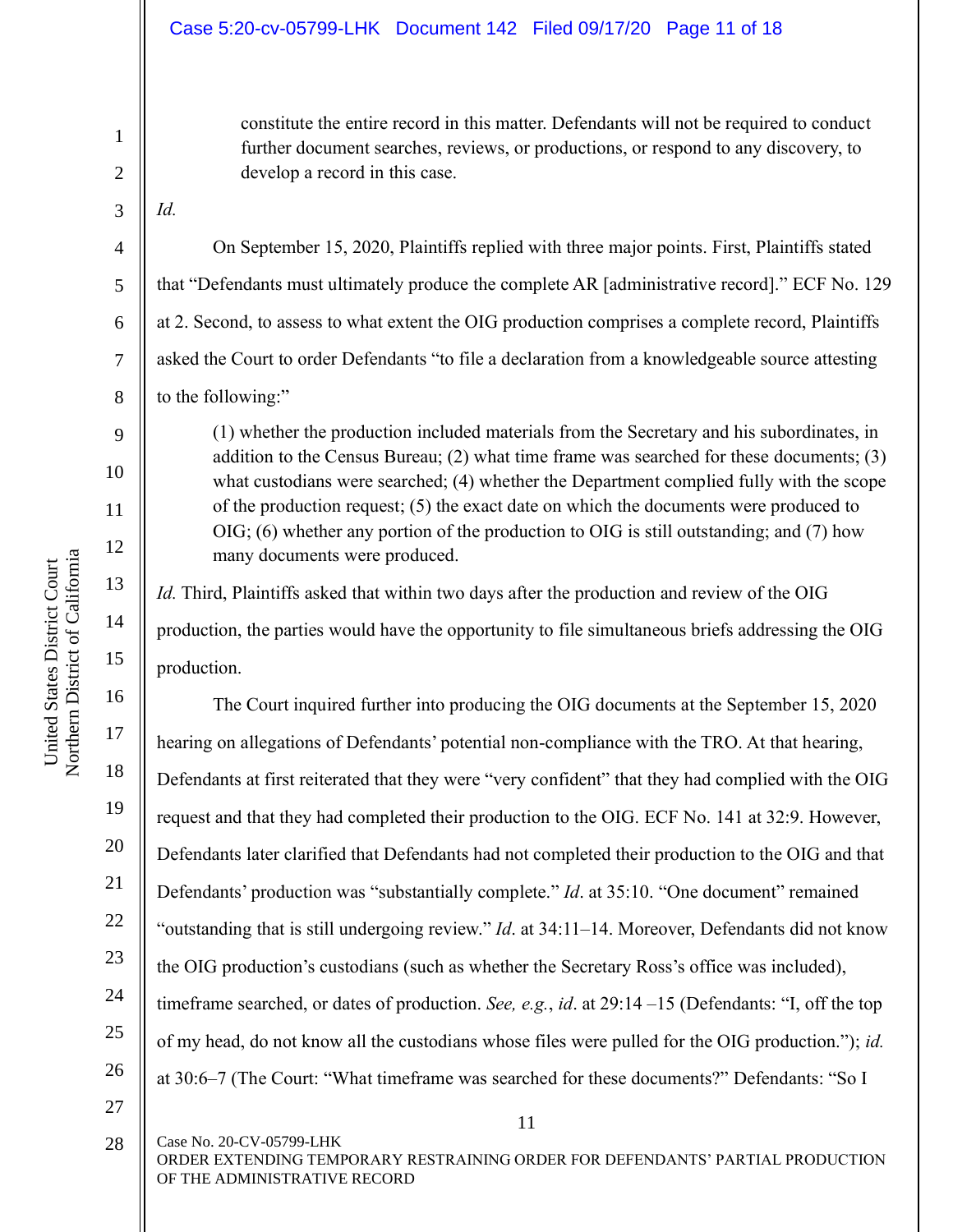also don't have the precise timeframe, Your Honor."); *id.* at 31:4–9 (The Court: "So when were they produced?" Defendants: "Over the course of weeks, Your Honor." The Court: "I know. From what date to what date? From when to when?" Defendants: "I don't have the specifics, Your Honor.").

Defendants did, however, represent that the OIG production comprised of about 1,800 documents totaling about 15,000 pages. *Id*. at 26:15–16. Defendants further stated that they "would anticipate" asserting four different privileges over the OIG production, including deliberative process, attorney-client, attorney work product, and White House privileges. *Id*. at 35:25–36:18. In addition, even though Defendants did not have a confirmed method of producing the documents to the Court, Defendants continued to oppose the Court's proposed extension of the TRO. *See id.* at 51:13–25. Without an extension, the TRO would expire on September 17, 2020.

12 13 14 15 16 17 18 19 20 21 Given the exigency, both parties agreed that "in the short term, focusing on the OIG documents for purposes of getting to a PI ruling and whatever appeal follows makes sense." *Id.* at 72:19–21; *see id.* at 33:14–22, 41:6–9 (Defendants' agreement). The Court thus ordered Defendants to produce the OIG documents that would constitute the administrative record or would be included in the administrative record, stayed the Order to Produce the Administrative Record until a case management conference after the impending preliminary injunction decision, and continued the preliminary injunction hearing to Tuesday, September 22, 2020. *Id.* at 71–77; *see* ECF No. 132. As the Court found, both the parties and the Court were "running out of time." ECF No. 141 at 38:6, 71:14. The Court's Order to Produce Inspector General Document Production, ECF No. 132, is incorporated herein by reference.

22 **II. DISCUSSION**

23 24 25 26 Plaintiffs argue that "the record demonstrates good cause to extend the TRO for two independent reasons." ECF No. 111 at 4. "*First*, good cause exists because Defendants have not complied with the Court's order requiring production of the [administrative record] in this case." *Id.* "*Second*, good cause exists if the Court needs 'more time' to 'fully . . . consider the parties'

27

12

Case No. 20-CV-05799-LHK ORDER EXTENDING TEMPORARY RESTRAINING ORDER FOR DEFENDANTS' PARTIAL PRODUCTION OF THE ADMINISTRATIVE RECORD 28

1

2

3

4

5

6

7

8

9

10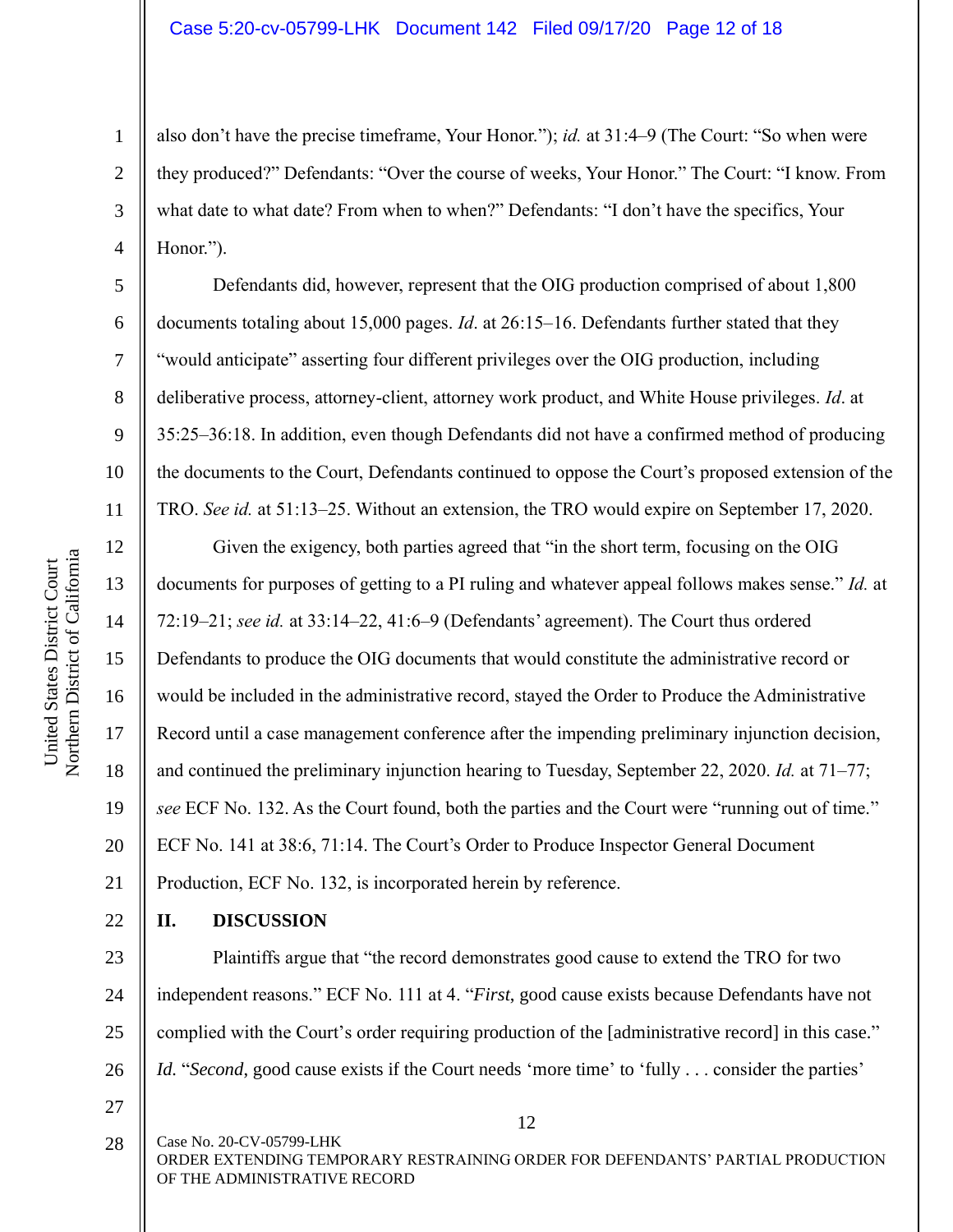arguments and motions.'" *Id.* (quoting *Costa v. Bazron*, 2020 WL 2410502, at \*2 (D.D.C. May 11, 2020)). The Court agrees.

4

5

6

7

8

9

10

11

12

13

14

1

2

#### **A. Defendants' Violation of the Court's Order to Produce the Administrative Record Has Necessitated Delay of the Preliminary Injunction Hearing and Extension of the TRO.**

As detailed above, Defendants failed to complete even the first stage of ordered production of the administrative record. Nor did Defendants expect to complete the first production by the September 17, 2020 preliminary injunction hearing date and TRO expiration date. Specifically, on September 13, 2020, Defendants produced only a quarter of the September 13, 2020 Production with more than 12 hours to spare and refused to produce more that day. *See* ECF No. 104 at 2 (stating that Defendants had reviewed only 2,484 of more than 8,800 documents, but that "Defendants will be unable to produce or log any additional documents today.") Then, at the September 14, 2020 case management conference, Defendants stated that they "d[id] not anticipate" completing the September 13, 2020 Production on September 16, 2020. ECF No. 126 at 22:6.

15 16 17 18 19 20 21 22 23 24 25 26 As for the September 16 Production, Defendants stated that they were still collecting documents for it and did not know how many documents would be responsive. *See, e.g.*, *id.* at 20:6–10. Overall, Defendants stated that they would be unable to comply with the Court's Order to Produce the Administrative Record because compliance would be "a physical impossibility." *Id.* at 41:16–17. Much of this asserted "physical impossibility" the Court suspects is of Defendants' own making. The instant case has been, from its very start on August 18, 2020, a case arising under the APA. In an APA case, it is settled that "review is to be based on the full administrative record that was before the Secretary at the time he made his decision." *Overton Park, Inc. v. Volpe*, 401 U.S. 402, 420 (1972); *accord, e.g.*, *Camp*, 411 U.S. at 142 (explaining that "[t]he focal point for judicial review [of APA claims] should be the administrative record"); *Creative Non-Violence v. Lujan*, 908 F.2d at 998 (holding that relying on litigation affidavits rather than the administrative record is "manifestly inappropriate"). Defendants' repeated denial of the existence of an

27

28

Case No. 20-CV-05799-LHK

<sup>3</sup>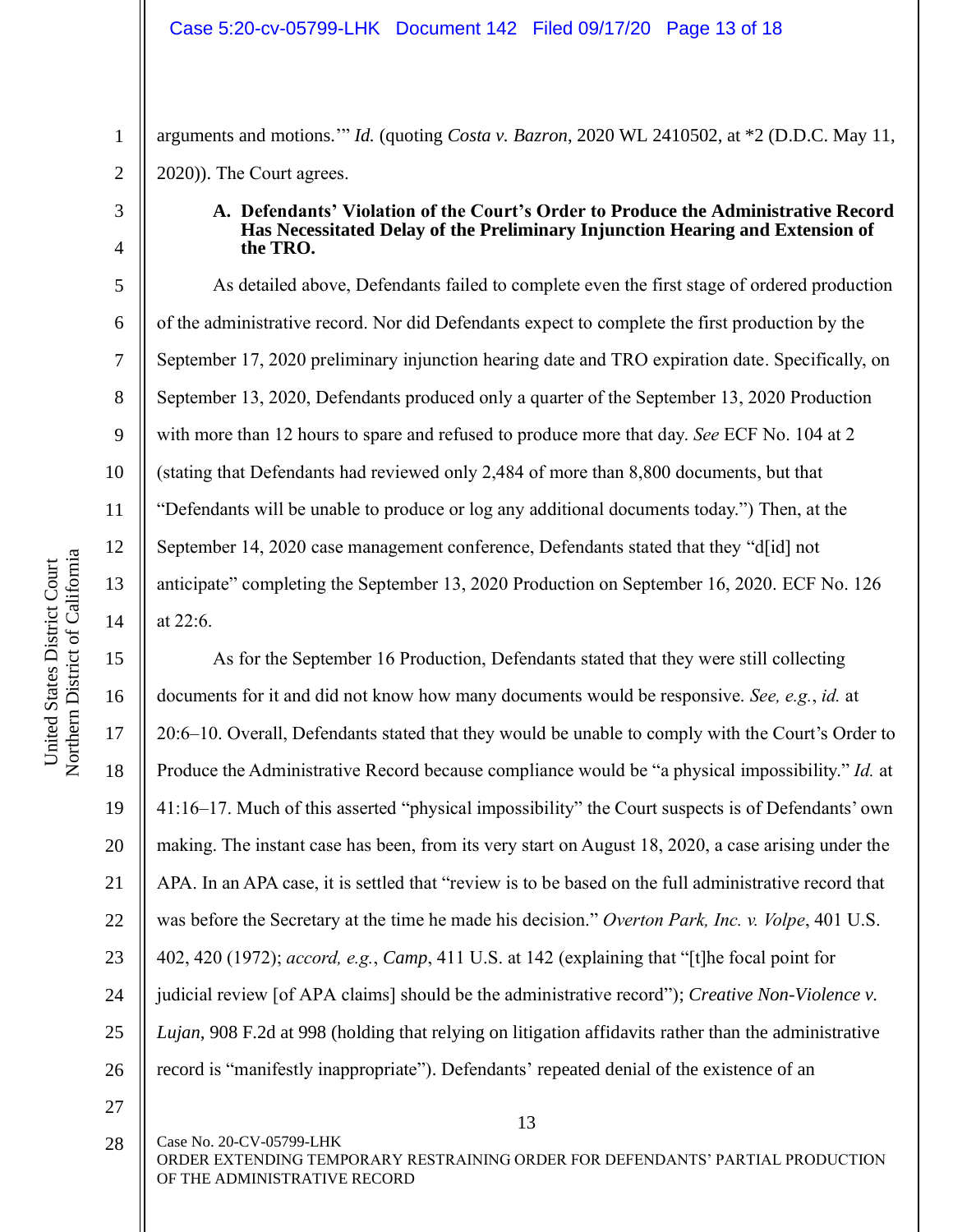administrative record and failure to make any attempt to collect the administrative record over the past month have necessitated delay of the preliminary injunction hearing and extension of the TRO.

### **B. The Need for Partial Production of the Administrative Record and to Preserve the Status Quo Constitutes "Good Cause" for an Extension of the TRO.**

In any event, to expeditiously resolve Plaintiffs' motion for preliminary injunction, the Court has ordered Defendants to produce a stipulated partial administrative record that Defendants already produced (or is about to produce) to the United States Department of Commerce Office of Inspector General. *See* 5 U.S.C. § 706 (providing that "the court shall review the whole record or those parts of it cited by a party"); ECF No. 141 at 33:14–22 (Defendants' agreement), 72:19–21 (Plaintiffs' agreement); *cf. Walter O. Boswell Mem'l Hosp. v. Heckler*, 749 F.2d 788, 793 (D.C. Cir. 1984) (holding that "in the circumstances of this case"—an appeal resolved more than a year after a district court decision that was neither expedited nor interlocutory—the district court should have considered the "whole record"). Defendants must either produce or add to their privilege log about 1,800 documents. Defendants have represented that they may assert deliberative due process, attorney-client, attorney work product, and White House privileges as to these documents. Plaintiffs must review the production and file any privilege objections. Defendants must respond to the objections. United States Magistrate Judges must resolve the parties' privilege disputes. The

1

2

3

4

5

6

7

8

9

10

11

12

13

14

15

16

14 21 22 23 24 25 26 27 <sup>1</sup> As the Court has repeatedly stated and the parties understand, the Court may need to review the "whole record" after deciding the motion for preliminary injunction. 5 U.S.C. § 705. "The 'whole' administrative record [] consists of all documents and materials directly or *indirectly* considered by agency decision-makers and includes evidence contrary to the agency's position." *Thompson v. U.S. Dept. of Labor*, 885 F.2d 551, 555 (9th Cir. 1989) (emphasis in original) (quoting *Exxon Corp. v. Department of Energy*, 91 F.R.D. 26, 32 (N.D. Tex. 1981)); *see also IMS, P.C. v. Alvarez*, 129 F.3d 618, 623–624 (D.C. Cir. 1997) ("It is a widely accepted principle of administrative law that the courts base their review of an agency's actions on the materials that were before the agency at the time its decision was made."); 33 Wright & Miller's Federal Practice & Procedure: Judicial Review § 8391 & n.8 (2d ed. Apr. 2020 update) ("[T]he 'record' for informal proceedings [i]s, in essence, including all the relevant material that the decision-maker considered before taking action.").

Case No. 20-CV-05799-LHK 28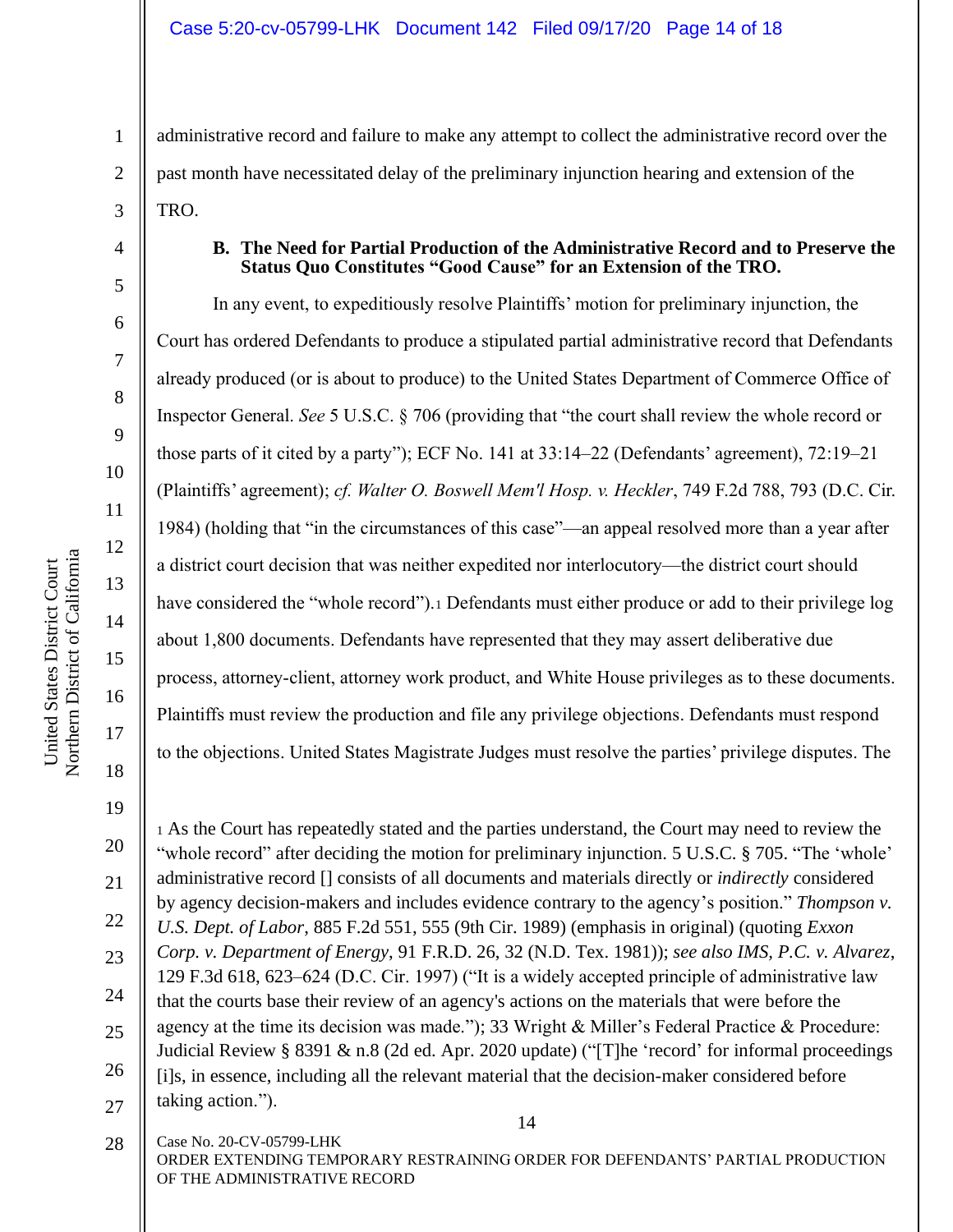parties must file supplemental briefs on the motion for preliminary injunction addressing the OIG production. The Court must hold a hearing and issue a reasoned decision. Clearly, all this will not happen when the TRO expires on September 17, 2020, the day before Defendants produce the OIG production on September 18, 2020.

If the TRO expires, Plaintiffs would face hardships that tip sharply in their favor and would likely suffer irreparable harm. Moreover, Plaintiffs have shown serious questions going to the merits and that a TRO is in the public interest. *See* ECF No. 84. All told, the same conditions that warranted a TRO on September 5, 2020 still hold true today. *See* 11A Wright & Miller's Federal Practice & Procedure: Civil § 2953 (3d ed. Apr. 2020 update) ("Although there does not seem to be any case law on what constitutes 'good cause' for purposes of extending a Rule 65(b) order, a showing that the grounds for originally granting the temporary restraining order continue to exist should be sufficient.").

Even Associate Director Fontenot stated in his declaration that field staff are terminated when field operations stop, and it is difficult to bring back field staff once they are terminated. Associate Director Fontenot in effect requested that if the Court were to enjoin the Defendants, the Court should do so sooner rather than later, so that Defendants would not terminate field staff. Specifically, Associate Director Fontenot stated:

Lack of field staff would be a barrier to reverting to the COVID Schedule were the Court to rule later in September. The Census Bureau begins terminating staff as operations wind down, even prior to closeout. Based on progress to date, as is standard in prior censuses, we have already begun terminating some of our temporary field staff in areas that have completed their work. It is difficult to bring back field staff once we have terminated their employment. Were the Court to enjoin us tomorrow we would be able to keep more staff on board than were the Court to enjoin us on September 29, at which point we will have terminated many more employees.

ECF No. 81-1 at 35 ¶ 98.

Case No. 20-CV-05799-LHK

Accordingly, like other courts in analogous circumstances, the Court finds good cause to extend the TRO. In fact, the Federal Rules of Civil Procedure authorize the Court to grant a TRO for 14 days without hearing from Defendants and to extend that TRO an additional 14 days for

United States District Court Northern District of California

Northern District of California United States District Court

21

22

23

24

25

28

1

2

3

4

5

6

7

8

9

10

11

12

13

26 27

ORDER EXTENDING TEMPORARY RESTRAINING ORDER FOR DEFENDANTS' PARTIAL PRODUCTION OF THE ADMINISTRATIVE RECORD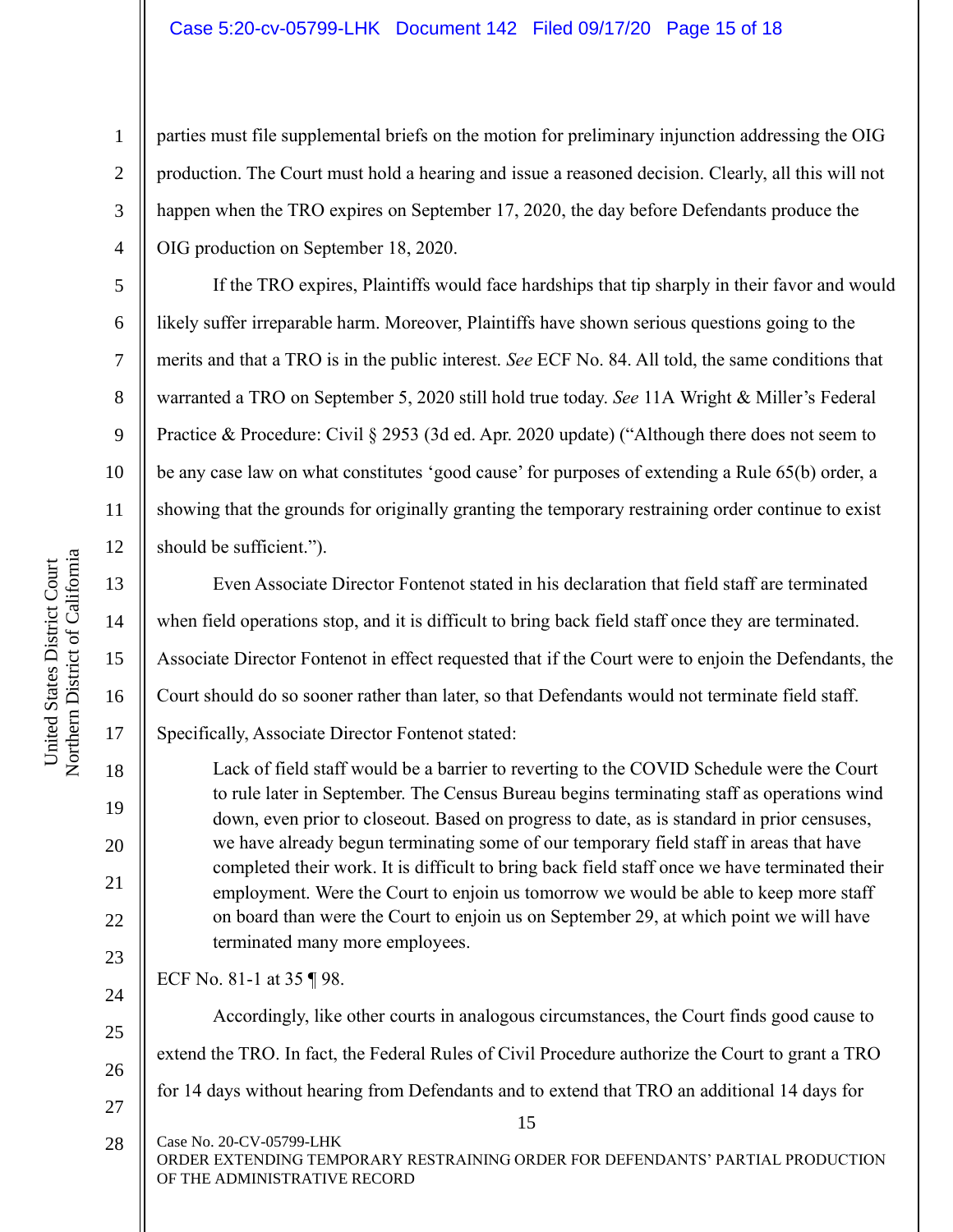good cause for a total of 28 days. *See* Fed. R. Civ. P. 65(b)(2) ("The order expires at the time after entry—not to exceed 14 days—that the court sets, unless before that time the court, for good cause, extends it for a like period or the adverse party consents to a longer extension."); *see generally* 11A Federal Practice & Procedure, *supra*, § 2953 (collecting cases on 28-day limit). In the instant case, the duration of the Court's TRO was 12 days, and the Court's extension in the instant case is seven days or fewer.

Other courts have found good cause to extend TROs on the same grounds present in the instant case. *See, e.g.*, *H-D Michigan, LLC v. Hellenic Duty Free Shops S.A.*, 694 F.3d 827, 843– 45 (7th Cir. 2012) (allowing TRO extensions "to give the parties sufficient time to prepare for a preliminary injunction hearing" so long as the TRO does not last longer than 28 days); *Costa*, 2020 WL 2410502, at \*2 (finding good cause "because the parties need time to brief, and the Court needs time to consider, the forthcoming motion for a preliminary injunction"); *Acosta Ginger Green, Inc.*, No. 2:18-CV-4098, 2018 WL 3361397, at \*1 (C.D. Cal. May 18, 2018) (extending TRO for good cause because, among other things, the restrained party failed to comply with a subpoena for documents).

Moreover, failing to extend the TRO would fail to "preserv[e] the status quo." *Granny Goose Foods, Inc. v. Bhd. of Teamsters & Auto Truck Drivers Local No. 70 of Alameda Cty.*, 415 U.S. 423, 439 (1974); *accord, e.g., E. Bay Sanctuary Covenant v. Trump*, 932 F.3d 742, 779 (9th Cir. 2018) ("a TRO 'should be restricted to . . . preserving the status quo and preventing irreparable harm just so long as is necessary to hold a hearing and no longer") (ellipsis in original).

21 22 23 24 25 26 To be sure, Defendants have asserted that an extended TRO may effectively become an appealable preliminary injunction. That assertion, however, is inapt here. A TRO only becomes a preliminary injunction in "extraordinary circumstances." *Washington v. Trump*, 847 F.3d 1151, 1158 (9th Cir. 2017) (per curiam). In *Washington*, for example, "[t]he district court's order has no expiration date, and no [preliminary injunction] hearing has been scheduled." *Id.* The Government also "argued that emergency relief is necessary to support its efforts to prevent terrorism." *Id.*; *see* 

27

28

Case No. 20-CV-05799-LHK

16

ORDER EXTENDING TEMPORARY RESTRAINING ORDER FOR DEFENDANTS' PARTIAL PRODUCTION OF THE ADMINISTRATIVE RECORD

1

2

3

4

5

6

7

8

9

10

11

12

13

14

15

16

17

18

19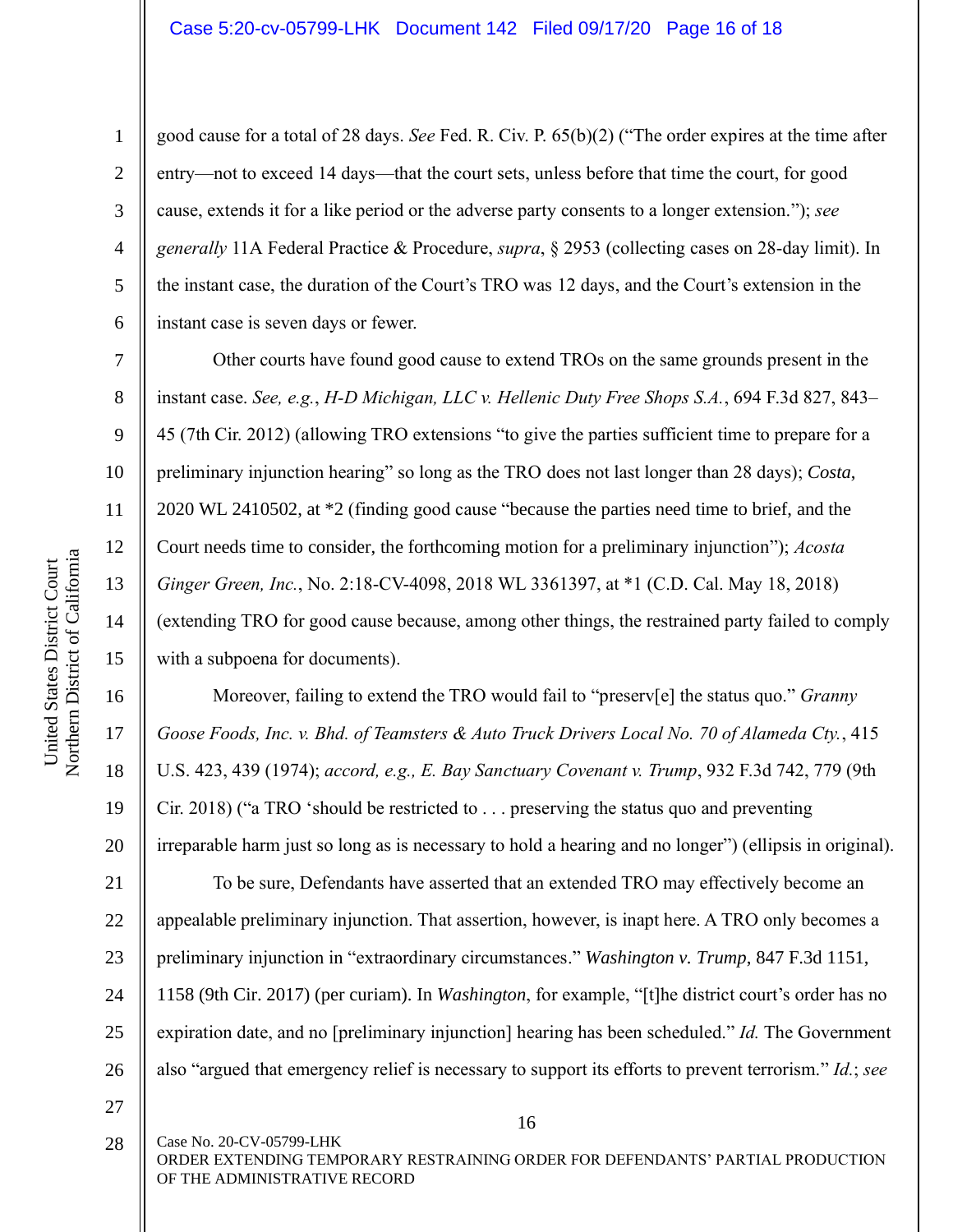*also Serv. Employees Int'l Union v. Nat'l Union of Healthcare Workers*, 598 F.3d 1061, 1067 (9th Cir. 2010) (appealable "TRO" lasted longer than three months until preliminary injunction hearing, and the district court had held two-day evidentiary hearing). Here, the TRO has an expiration date. A hearing on the motion for preliminary injunction is scheduled on September 22, 2020. The Government does not allege that extending the TRO in the instant case puts our national security at risk. Thus, extending the TRO to allow Defendants to produce a partial administrative record will enable the Court to evaluate Plaintiffs' APA claims when ruling on the motion for preliminary injunction.

Thus, the Court exercises its discretion to extend the TRO up to seven days until the Court issues its decision on the preliminary injunction motion or through September 24, 2020, whichever is sooner. The Court understands the gravity of the situation and the parties' need for a prompt ruling on the Plaintiffs' motion for preliminary injunction to allow for appellate review. To that end, the Court has ruled expeditiously on motions thus far. The Court ruled on Plaintiffs' motion for TRO within 48 hours. The Court likewise ordered production of the administrative record at 2:46 a.m. on September 10, 2020—also within 48 hours after Defendants confirmed that the Replan was "codified" and Plaintiffs moved for production of the administrative record. The Court issued the Order to Produce Inspector General Document Production within 24 hours of Plaintiffs' identification of the OIG production and Defendants' agreement to produce it in the instant case.

19 20 21 22 23 24 25 26 In sum, based on Defendants' violation of the Court's Order to Produce the Administrative Record as discussed above, an extension of the TRO is necessary for Defendants to produce the OIG production and a privilege log; for the parties to litigate objections to at least four different grounds of privilege; for United States Magistrate Judges to resolve the parties' privilege disputes; for the parties to file supplemental briefs on the motion for preliminary injunction addressing the OIG production; and for the Court to hold a hearing on the motion for preliminary injunction and to issue a reasoned decision. Accordingly, the Court extends the TRO until the Court issues its decision on the preliminary injunction motion or through September 24, 2020, whichever is

27

28

Case No. 20-CV-05799-LHK

17

ORDER EXTENDING TEMPORARY RESTRAINING ORDER FOR DEFENDANTS' PARTIAL PRODUCTION OF THE ADMINISTRATIVE RECORD

1

2

3

4

5

6

7

8

9

10

11

12

13

14

15

16

17